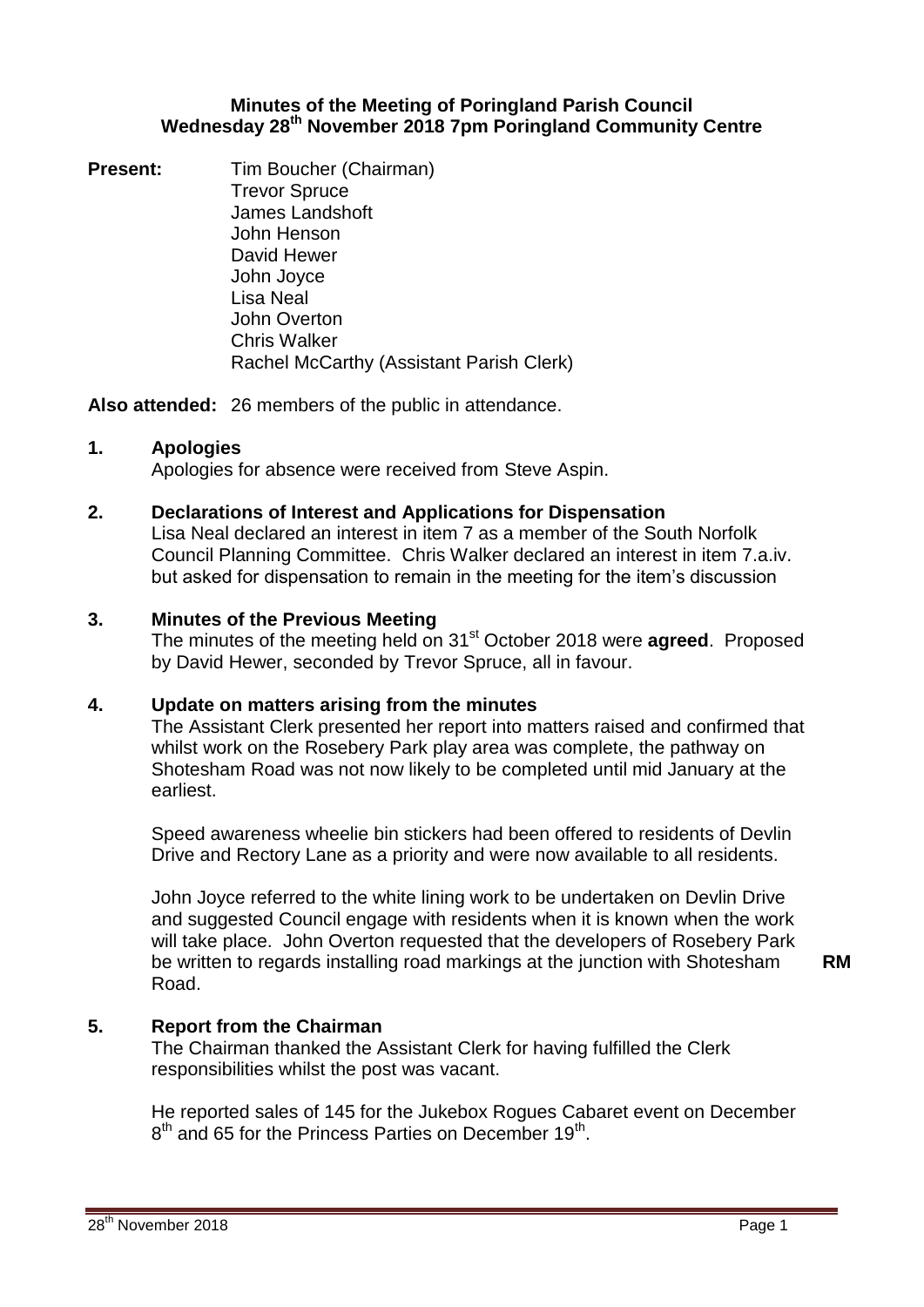## **6. Public Participation**

*Standing orders were suspended to allow members of the public to speak, proposed by John Henson, seconded by David Hewer, all in favour.*

#### **a)** District Councillors

Cllr Overton spoke about the good work achieved by the Community Connectors scheme, helping a range of vulnerable people experiencing financial or other difficulties.

The vacant properties on the Charles Church estate in Framingham Earl were now being purchased by Flagship, and he discussed a collaboration between Broadland and South Norfolk Council (SNC) to unify the allocation of social housing.

Cllr Neal reported that the two district councils were being combined into a single paid authority which will have a new identity presently being decided. She advised that the outgoing Chief Executive of SNC, Sandra Dineen would stay on as Director of Big Sky Developments, with Trevor Holden becoming Chairman of the Board.

The Long Stratton bypass should be heard by planning in March and was awaiting finance from central government. First Buses had taken on the bus service dropped by Konnect which retained the coverage for residents of Stoke Holy Cross. The SNC parking scheme had been taken up by some local parishes and would now be developed. A crackdown on trailer advertising along the highway was to be undertaken with new jurisdiction introduced to see about their removal.

## **b)** County Councillor

The County Councillor confirmed that the Norfolk Police Crime Commissioner would remain a separate entity to the Fire service and advised that Norfolk had been selected as the location of the 2019 British Cycling National Road Championships.

Markshall Bridge had been assessed for damage and whilst heavily used was found to be fit for purpose, with trees cleared out of Caistor Lane to ease the priority flow.

The consultation for the new Western Link road was now open, with a number of public events scheduled.

He confirmed that the bus route through Stoke Holy Cross was to be reinstated by First, and advised that the November meeting of the Norfolk Bus Forum was always open to the public.

A trial in Great Yarmouth has been commissioned by Norfolk County Council to assess the road temperature before the grit lorries are dispatched.

Residents were advised to remain vigilant about scams operating illegally.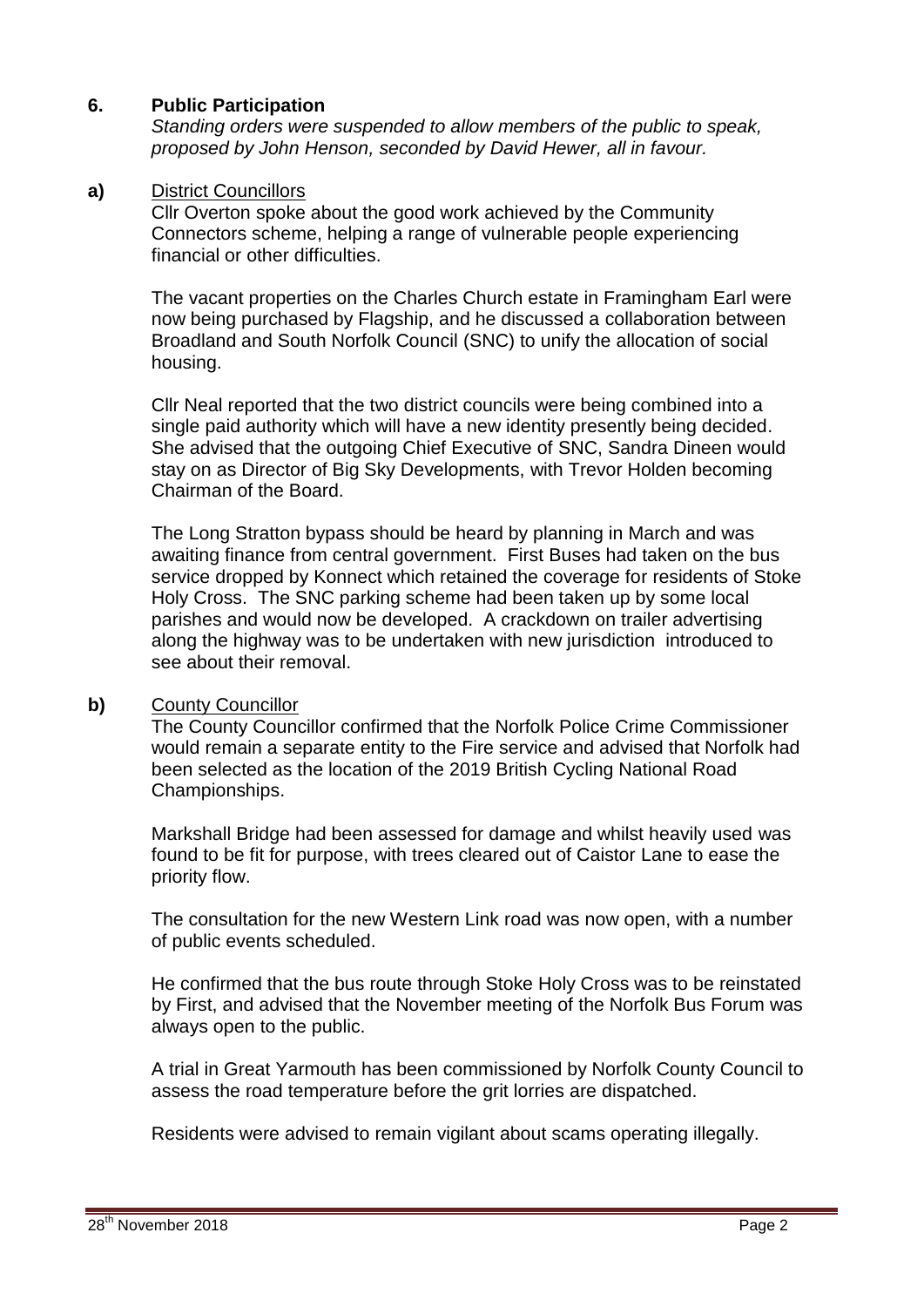## **c)** Public Participation

A member of the public referred to Item 7.a.iv and asked if the Cemetery Groundworks report could be submitted as evidence against the appeal. The Chairman did not consider the sites to be close enough in location for it to be relevant.

A member of the public invited the council to meet and discuss the B-Line Conservation Scheme. The Chairman confirmed that this could be arranged.

A member of the public referred to planning application 2018/2223. As the neighbour to the property concerned, he asked for the council's support in raising a complaint to South Norfolk Council about their failure to enforce the decision made. Cllr Overton read an update from SNC confirming the air pumps needed to be removed within a month of  $8<sup>th</sup>$  January 2019. There was widespread support for a complaint being made. Cllr Neal agreed to bring the matter up in the next SNC planning committee meeting.

Another member of the public spoke regarding item 7.a.iv. and raised concern about the loss of agricultural land and the implications of introducing sufficient foul water connections to the site.

A member of the public spoke of her dislike of the use of Estate Agent boards to advertise events and asked for the Parish Council's support in their removal. Clerk to look into the legality of the boards.

A member of the public asked for an update on the Community Centre Car Park Extension. The Chairman advised that the planning stipulations had meant the project was unfeasible at the present time so it had been put on hold.

A member of the public repeated his complaint about the blocked gutters along The Street. Assistant Clerk to follow up with the Rangers.

*Standing orders were reinstated. Lisa Neal left the meeting.*

#### **7. Planning**

- **a)** Applications Received
- **i)** 2018/2370 5 St Marys Road: Proposed single storey extension to side of existing property. Demolition of existing flat roof detached garage.

James Landshoft had viewed the plans and visited the site. He saw no issue with the development.

It was **agreed** to make no comment to the application, proposed by Trevor Spruce, seconded by Chris Walker, all in favour.

**ii)** 2018/1882 4 Green Fall: Retention of access gates at front of property **RM**

John Joyce had viewed the plans and visited the site. A retrospective application had been made for large wooden gates approximately 6ft high at **RM**

**RM**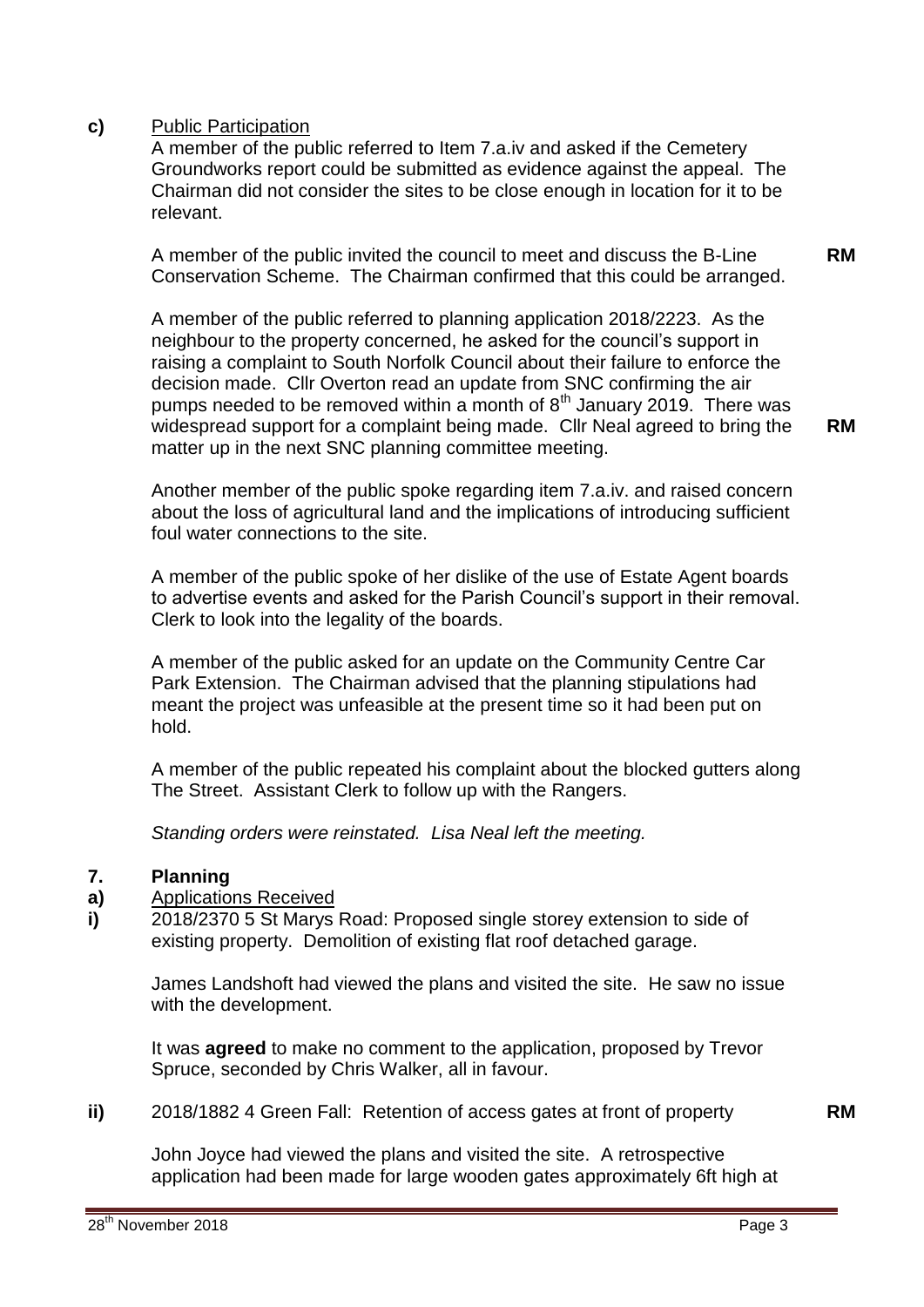the front of the property.

It was **agreed** to make no comment to the application on the grounds of the legality of the installation being determined by the planning officers, proposed by David Gooderham, seconded by Trevor Spruce, one abstention, one vote against.

**iii)** 2018/2480 1 Norwich Road: Erection of chalet and demolition of existing garage

Trevor Spruce had viewed the plans and visited the site. He advised that planning permission had already been granted and the application was for a slight amendment to the proposition.

It was **agreed** to make no comment to the application, proposed by James Landshoft, seconded by Chris Walker, all in favour.

**RM**

**RM**

**iv)** APPL/L2630/W/18/3214238: Land South of Burgate Lane

The appeal was discussed but with no new comments put forward to be submitted. The public were encouraged to submit their comments and respond to the Greater Norwich Local Plan which had recognised the site under Regulation 18.

#### **8. Correspondence and Consultations**

Greater Norwich Local Plan Consultation John Henson presented the paper received from the Campaign to Protect Rural England (CPRE). It was **agreed** not to sign up to the proposed pledge, proposed John Henson, seconded David Gooderham, all in favour.

John Henson detailed the parish sites outlined within Regulation 18 of the GNLP and his concerns with them. It was **agreed** to submit a response based on the comments prepared, proposed by Chris Walker, seconded by David Hewer, all in favour.

## Public Space Protection Orders

The Chairman outline concerned raised locally about dogs being off the lead in public spaces, specifically around children's play areas. It was **agreed** to install signs requesting "Dogs Must Be Kept On Leads" on all public open spaces initially and to monitor the success, proposed Trevor Spruce, seconded Lisa Neal, all in favour. **RM**

## Solar Powered Light – Village Green Youth Shelter

The Assistant Clerk asked for a decision from council about the installation of a solar powered light within the Youth Shelter, as requested by a resident. It was **agreed** to purchased and install a light and review its impact, proposed John Henson, seconded David Hewer. **RM**

**a)**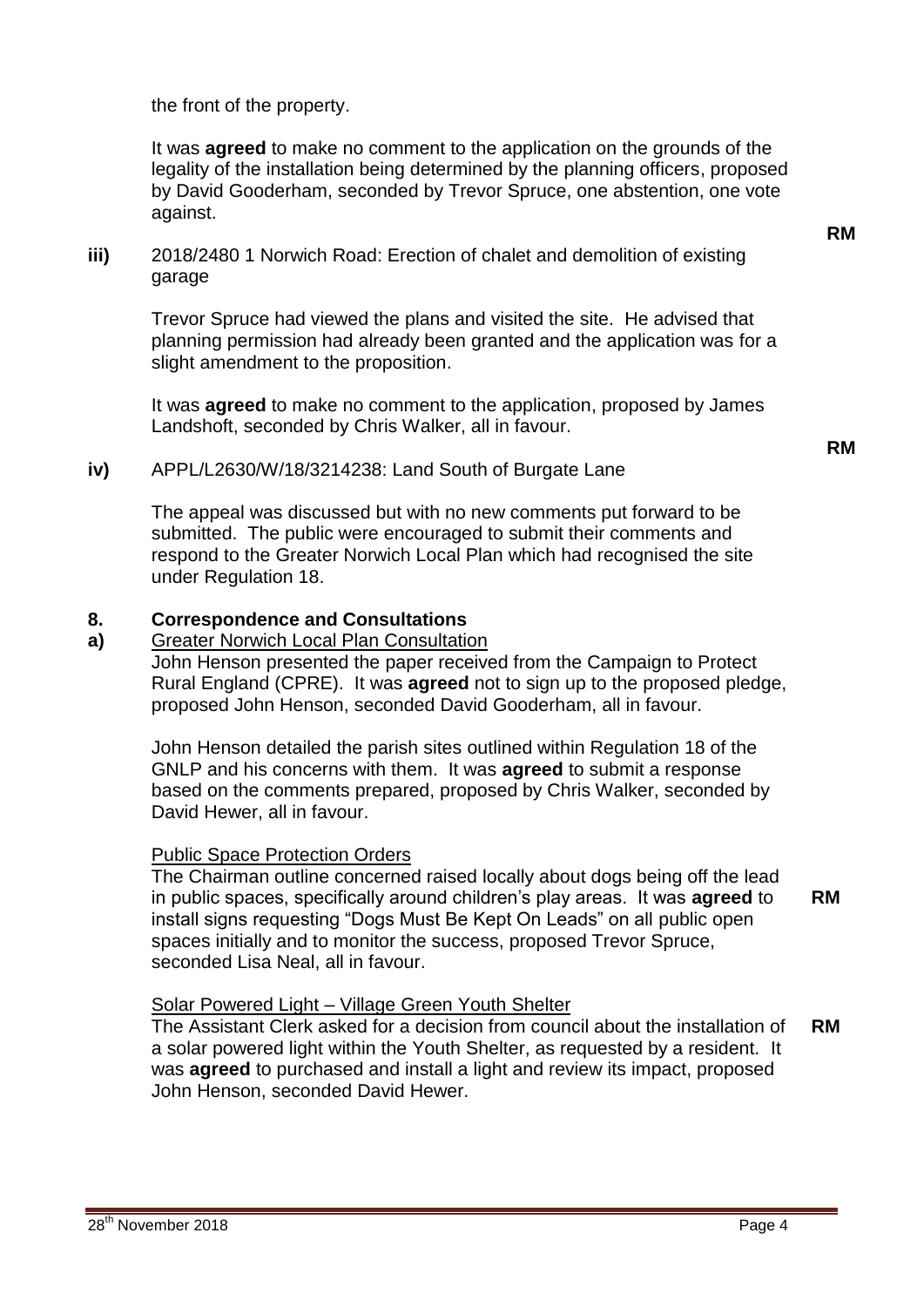#### **9. Finance**

**a)** Receipts, Payments, and Bank Reconciliation The receipts, payments and bank reconciliation for October 2018 were presented and **noted**.

## **b)** Accounts for Payment

It was **agreed** to pay the following accounts, proposed by John Henson, seconded by David Hewer, all in favour. Trevor Spruce and John Henson would authorise the payments.

|                                  | <b>Staff Salaries</b>          | £4,919.45 |
|----------------------------------|--------------------------------|-----------|
| <b>HMRC</b>                      | PAYE / NIC                     | £1,196.59 |
| <b>Norfolk Pension Fund</b>      | <b>Pension Contributions</b>   | £1,304.06 |
| ВT                               | Telephone & Broadband          | £47.18    |
| Microshade                       | <b>Hosted IT</b>               | £217.62   |
| <b>Hollinger Print</b>           | <b>Printing - Newsletter</b>   | £246.00   |
| <b>Total Gas &amp; Power</b>     | Electricity                    | £832.14   |
| <b>ESPO</b>                      | Gas                            | £94.72    |
| <b>Hugh Crane Cleaning Eqt</b>   | <b>Cleaning Materials</b>      | £242.79   |
| <b>Fantastical Entertainment</b> | <b>Character Appearance</b>    | £275.00   |
| <b>David Michael Productions</b> | <b>Jukebox Rogues</b>          | £1,620.00 |
| Pitkin & Ruddock                 | Air Con Maintenance            | £819.60   |
| WorldPay                         | <b>Card Machine</b>            | £5.29     |
| <b>Parker Planning Services</b>  | Neighbourhood Plan Consultant  | £960.00   |
| <b>API Cleaning</b>              | Relief Caretaking (Oct/Nov)    | £1,392.00 |
| Veolia                           | Waste                          | £99.56    |
| Garden Guardian                  | <b>Grounds Maintenance</b>     | £1,059.29 |
| Vortex                           | <b>Grounds Maintenance</b>     | £191.66   |
| <b>Spruce Landscapes</b>         | <b>Grounds Maintenance</b>     | £945.00   |
| Barclaycard                      | Bar/Maint/Vodafone             | £1,222.63 |
| L Gooderham                      | <b>Tea Towel Washing</b>       | £30.00    |
| South Norfolk Council            | Dog Bins                       | £1,920.00 |
| Westcotec                        | <b>Brackets</b>                | £60.00    |
| <b>Banqueting Hire</b>           | <b>Tables &amp; Cloths</b>     | £219.60   |
| <b>Spruce Landscapes</b>         | Install Dog Bin                | £60.00    |
| Name Withheld                    | <b>Exclusive Rights Refund</b> | £330.00   |
| Victoria Kirk                    | Damage Deposit Refund          | £18.00    |
| R McCarthy                       | Petty Cash Top Up              | £75.69    |

## **c)** Fidelity Statement

It was **agreed** to retain the funds held with Fidelity International, proposed Chris Walker, seconded John Henson, all in favour.

#### **10. Committees and Advisory Groups**

#### **a)** Finance & Governance Report

The report was presented by Chris Walker. It was **agreed** to apply for funding through the Parish Partnership Scheme for "Think" signs to be installed at Devlin Drive, proposed by John Henson, seconded by James Landshoft, all in favour.

**RM**